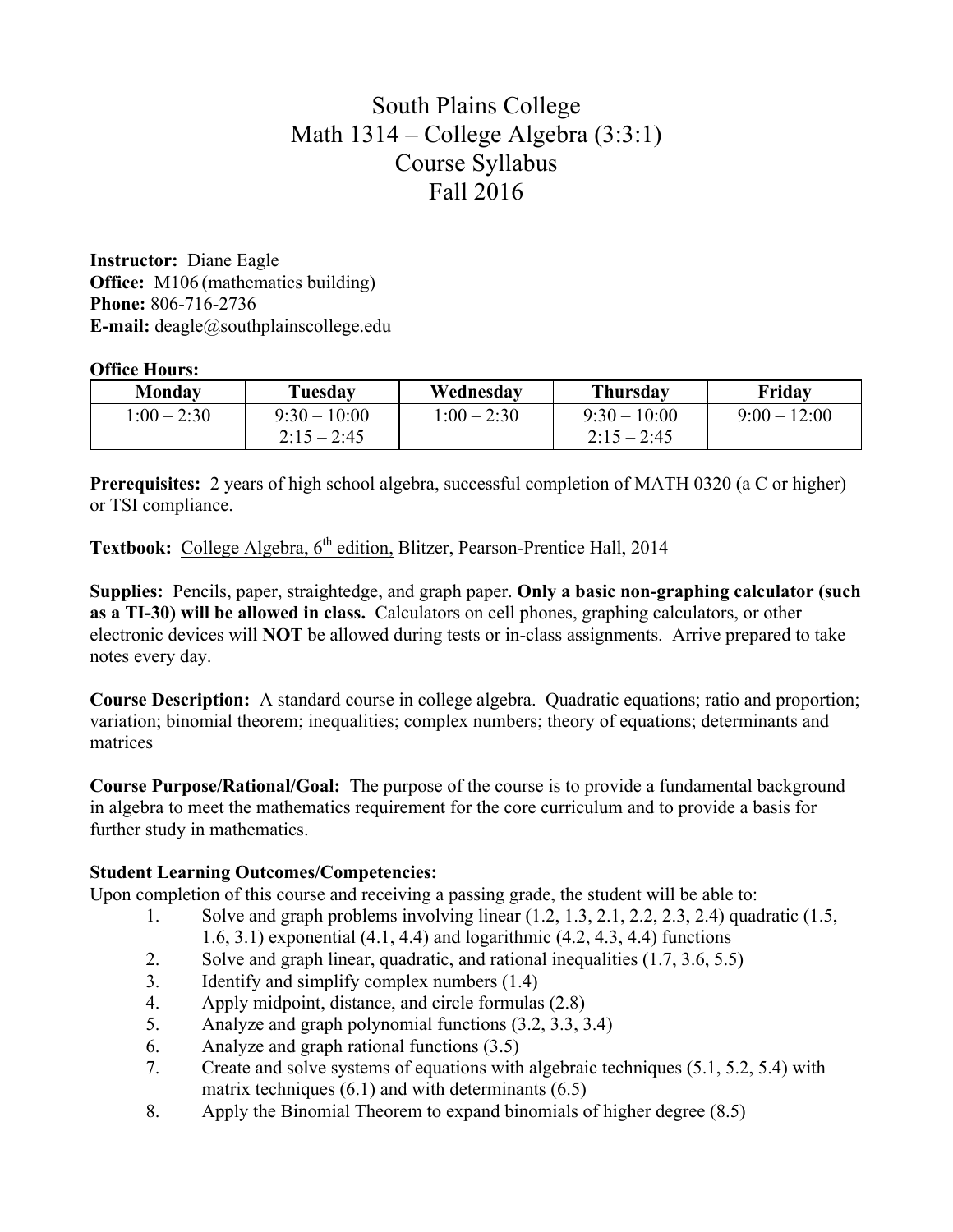### **Core Objectives:**

Communication Skills:

- Develop, interpret, and express ideas through written communication
- Develop, interpret, and express ideas through oral communication

• Develop, interpret, and express ideas through visual communication

Critical Thinking:

- Generate and communicate ideas by combining, changing, and reapplying existing information
- Gather and assess information relevant to a question
- Analyze, evaluate, and synthesize information

Empirical and Quantitative Competency Skills:

- Manipulate and analyze numerical data and arrive at an informed conclusion
- Manipulate and analyze observable facts and arrive at an informed conclusion

**Course Requirements:** To maximize the potential to complete this course, a student should attend all class and laboratory meetings, take notes and participate in class, complete all homework assignments and examinations including final examinations.

**Course Evaluation:** Your final grade will be determined by the average of 4 major tests (400 points) the comprehensive final exam (100 points) and daily homework assignments (100 points.) A total of 600 points are possible. The number of points earned will follow the grading scale below:

| <b>Grading Scale:</b> | A             | 90 to 100 | 537 to 600 points   |
|-----------------------|---------------|-----------|---------------------|
|                       | R             | 80 to 89  | 477 to 536 points   |
|                       | $\mathcal{L}$ | 70 to 79  | $417$ to 476 points |
|                       | Ð             | 60 to 69  | 357 to 416 points   |
|                       | E             | Below 60  | 0 to 356 points     |

**Exams**: Dates for the 4 major tests and comprehensive final exam are listed on the calendar. **There are NO makeup tests!** If you miss one of the 4 major tests, your final exam will count twice to replace the missing grade. A second missed test will be averaged as a zero. The final exam grade (if higher) will also replace the lowest major exam grade; however, if the final exam is lower than any of the 4 major exam grades, then it will only count once in the course average.

**Homework Assignments:** Homework is assigned from each section covered, and time will be available at the beginning of each class to ask questions. Consistently working problems reinforces the skills and concepts presented, and is essential for success in this course. In addition, many test questions come directly from the assigned problems and examples worked in class. Homework assignments will be collected the following class period. All steps/work must be shown and the answer clearly indicated to receive credit. Do not submit "answer sheets." In the event of an absence, you must email your assignment to me on or before the day it is due. **Absolutely NO late homework assignments will be accepted.** Daily grades comprise 100 points, or approximately 17%, of your overall average.

**Tutoring**: Students can obtain free tutoring in room M116 in the math building on the South Plains Campus in Levelland or in Building 2 at the Reese Center. Tutoring schedules will be posted on campus. Please remember to sign in when you seek the help of a tutor in each of these places.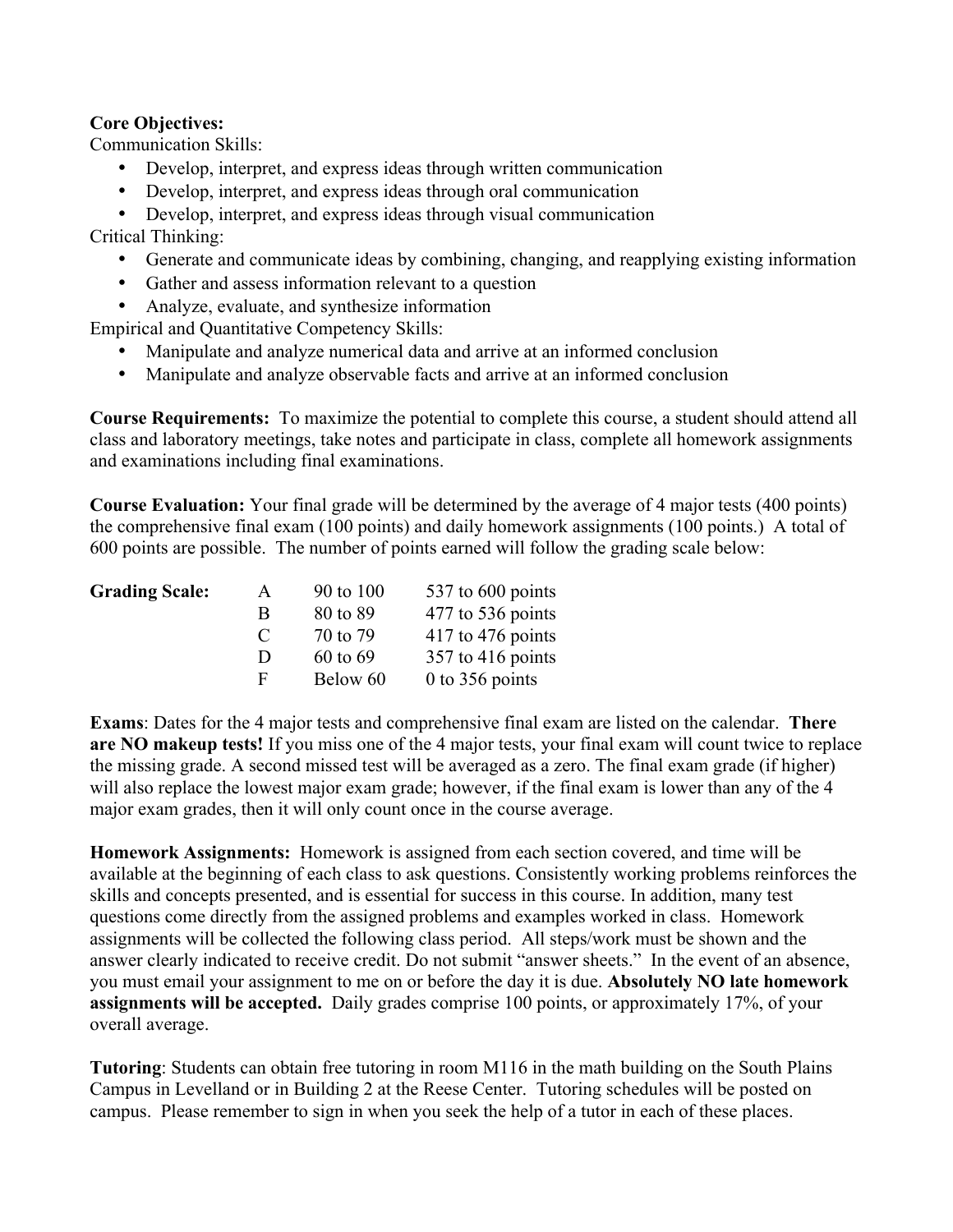**Bonus Points:** Occasionally, opportunities for extra points can be found on Blackboard, or a bonus problem may be assigned to complete outside of class. Students will have the opportunity to make corrections on **one** test (final exam not included) of their choice, for up to 50% of the points missed. Corrections are due the class period after the test is handed back and must be turned in on a separate sheet of paper with the exam.

**Course Specific Instructions:** Videotapes of many topics are available in room M116 in the math building at the Levelland campus. These tapes can be viewed in the lab, or checked out and taken home for viewing. A link is provided on Blackboard for online viewing. Additional free tutorial videos are also available at the following sites: http://patrickjmt.com/, http://www.mathtv.com/, and http://www.khanacademy.org/.

**Attendance Policy:** Attendance will be taken every class period. Students who arrive late, leave early, sleep during class, or fail to sign the attendance sheet may be counted absent. Whenever absences become excessive and, in the instructor's opinion, minimum course objectives cannot be met due to absences, the student will be withdrawn from the course. **Any student who misses 3 consecutive classes or exceeds 5 absences throughout the semester will be administratively dropped and receive a grade of X or F.** Students wishing to drop this class must see the registrar by Thursday, November 17, 2016 to officially withdraw and receive a grade of W.

**Classroom Civility**:Students are expected to be respectful of their fellow classmates and maintain a classroom environment that is conducive to learning. Turn off all cell phones and other electronic devices **before** entering the classroom. The instructor reserves the right to ask a student to leave if his/her cell phone is left on and disrupts the class. Refrain from using offensive language, talking loudly or off-topic, working on outside assignments, chewing tobacco products, or otherwise being disruptive in class. Food and/or drinks are NOT allowed in the classroom.

**Academic Honesty**: Students are expected to uphold the ideas of academic honesty. Academic dishonesty includes, but is not limited to, cheating on tests, collaborating with another student during a test, copying another student's work, using materials not authorized, and plagiarism. **Use of a graphing calculator, cell phone, or other electronic device during any in-class assignment or exam will result in a grade of zero.** Leaving the classroom during an exam will not be permitted. Students who do not follow the academic honesty policy will receive a grade of zero for the assignment, and may be dropped from the course with an F, or face possible suspension.

**Disability Statement:** Students with disabilities, including but not limited to physical, psychiatric, or learning disabilities, who wish to request accommodations in this class should notify the Disability Services Office early in the semester so that the appropriate arrangements may be made. In accordance with federal law, a student requesting accommodations must provide acceptable documentation of his/her disability to the Disability Services Office. For more information, call or visit the Disability Services Office at Levelland (Student Health & Wellness Office) 806-716-2577, Reese Center (Building 8) 806-716-4675, or Plainview Center (Main Office) 806-716-4302 or 806-296-9611.

**Diversity Statement:** In this class, the teacher will establish and support an environment that values and nurtures individual and group differences and encourages engagement and interaction. Understanding and respecting multiple experiences and perspectives will serve to challenge and stimulate all of us to learn about others, about the larger world and about ourselves. By promoting diversity and intellectual exchange, we will not only mirror society as it is, but also model society as it should and can be.